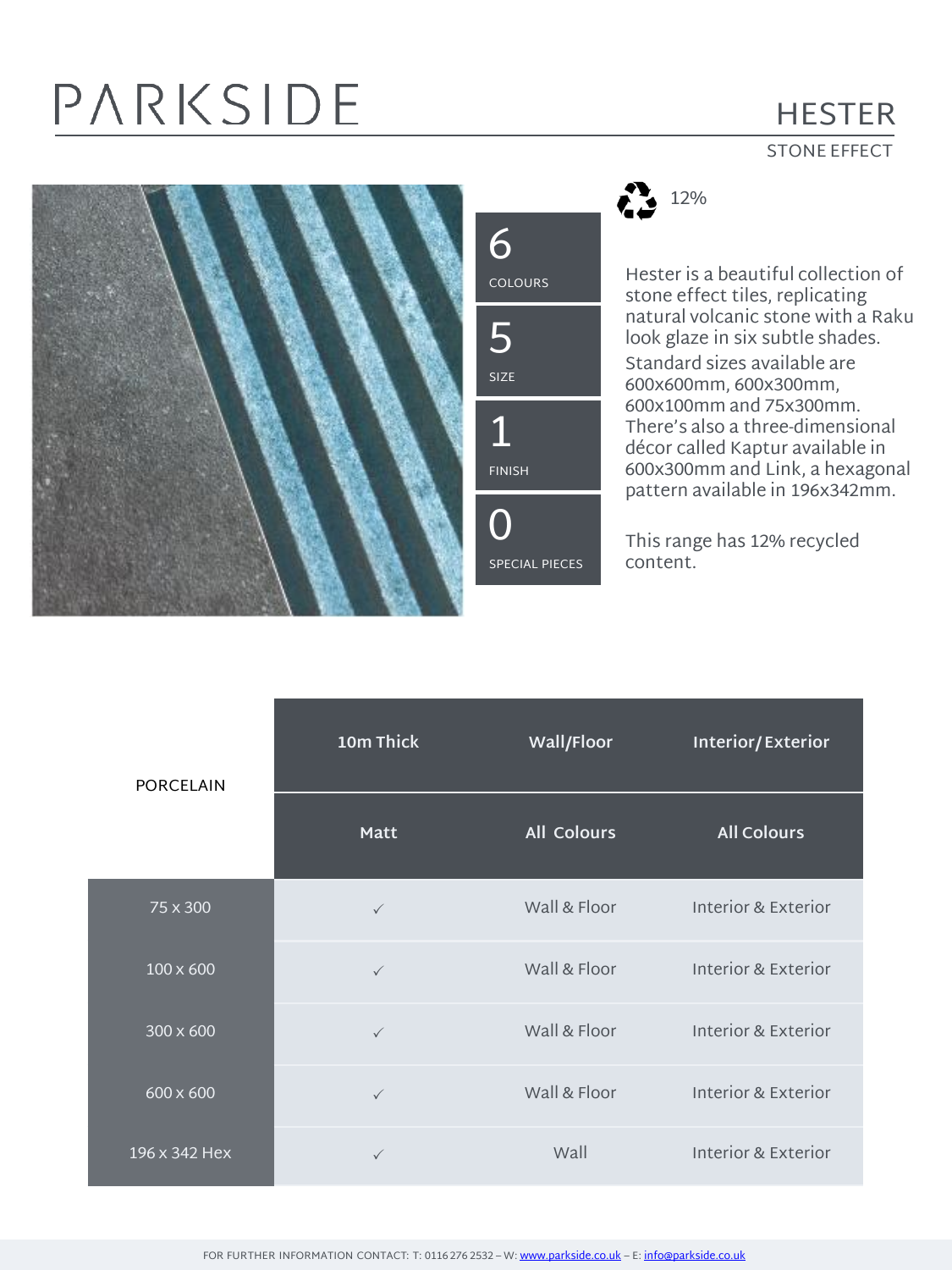## PARKSIDE COLOURS AVAILABLE

### HESTER

#### STONE EFFECT



FOR FURTHER INFORMATION CONTACT: T: 0116 276 2532 – W: [www.parkside.co.uk](http://www.parkside.co.uk/) – E: [info@parkside.co.uk](mailto:info@parkside.co.uk)